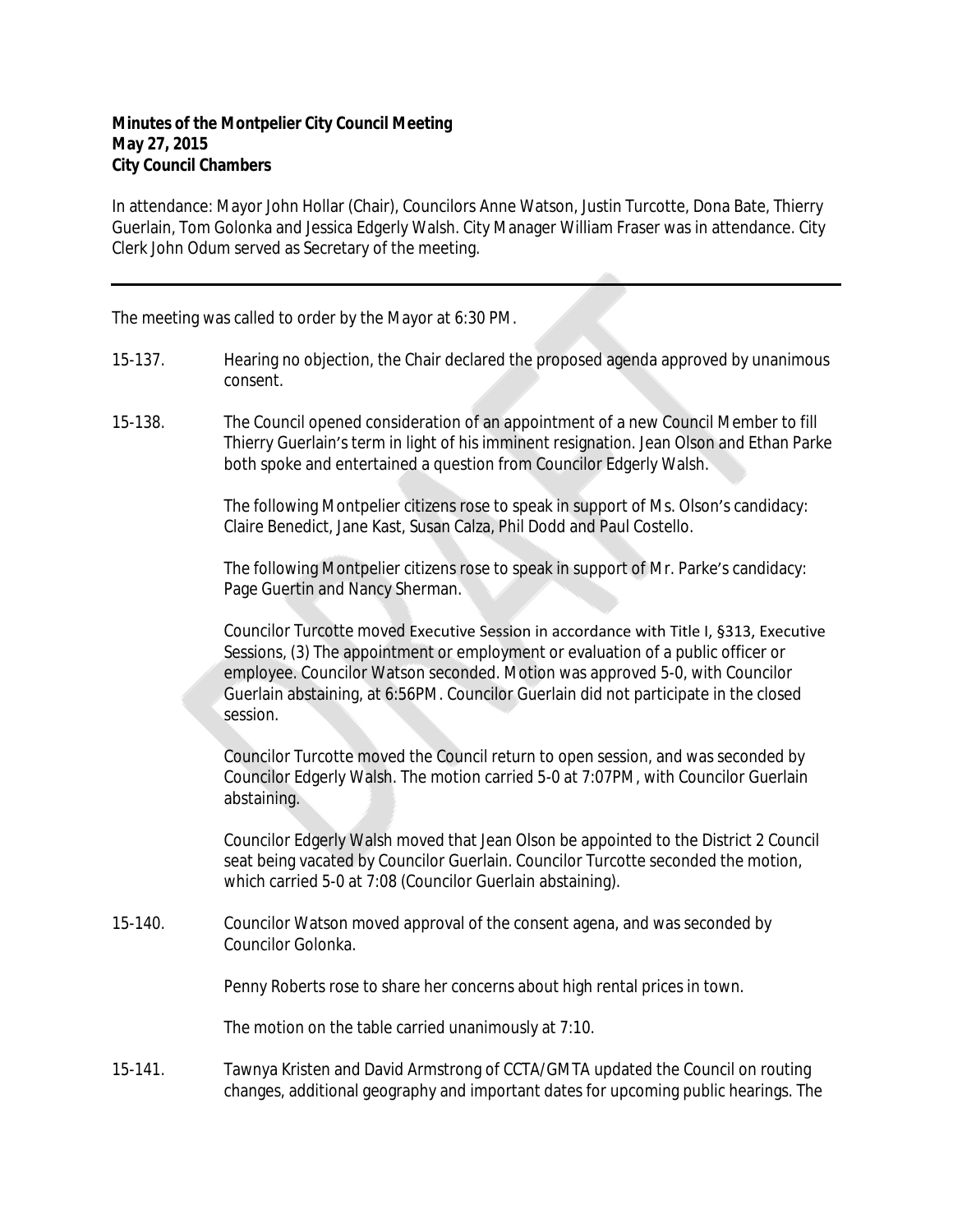Mayor and Council offered feedback and questions.

Penny Roberts voiced views, including concerns, about some of the potential changes to the CCTA/GMTA schedule.

15-142. Planning Director Michael Miller was joined by Alex and Lou Bravakis of Novus Energy Development to review the group net metering project on Log Road, Montpelier and Broad Brook Road, Sharon. Discussion followed.

> Councilor Turcotte moved to postpone further discussion until next meeting. Councilor Golonka seconded the motion. A brief discussion followed. Motion failed on a 2-4 vote (Councilors Golonka and Turcotte voting aye, Councilors Bate, Guerlain, Watson and Edgerly Walsh opposed).

Councilor Guerlain moved the Council authorize the City Manager to sign two Solar Services Agreements with Novus Energy Development LLC for group net metering on two sites: Log Road, Montpelier and Broad Brook Road, Sharon, pending final purchasing option language and a final legal review. Councilor Turcotte seconded

Carol Vassar rose with questions about the siting process. Rebecca Wigg also rose, offering voice support for the project

The motion carried unanimously at 8:16. The Mayor then called for a brief recess.

15-143. The Mayor reconvened the meeting at 8:26. City Manager Bill Fraser introduced the discussion of the Recreation Department transition plan. Councilor Watson recused herself from the discussion and any vote, citing a potential conflict of interest.

> School Superintendent Brian Ricca, Cemetery Commissioner Linda Berger, and Recreation Department Director Arne McMullen came forward to discuss the plan with the Council in turn. Some discussion followed.

> Councilor Golonka moved the Council direct the City Manager to approve the transition plan for the City's management of the Recreation Department as outlined. Councilor Bate seconded. A brief discussion followed. The motion carried on a 5-0 (Councilor Watson abstaining) at 8:36.

15-145. Councilor Edgerly Walsh reported on the Pedestrian Committee's activities. Councilor Bate noted the weather and road conditions in other towns.

> Councilor Guerlain thanked his fellow Councilors, the Mayor, and City Staff. He added positive comments about the City, the candidates to replace him, and noted some favored accomplishments during his term.

Councilor Turcotte thanked Councilor Guerlain for his service. He also complimented the Montpelier in Motion report, before checking in with the City Manager about the previous year's July 3<sup>rd</sup> celebration vendor refund. Finally, he noted constituent concerns about ambiguity about the CarShare parking sites.